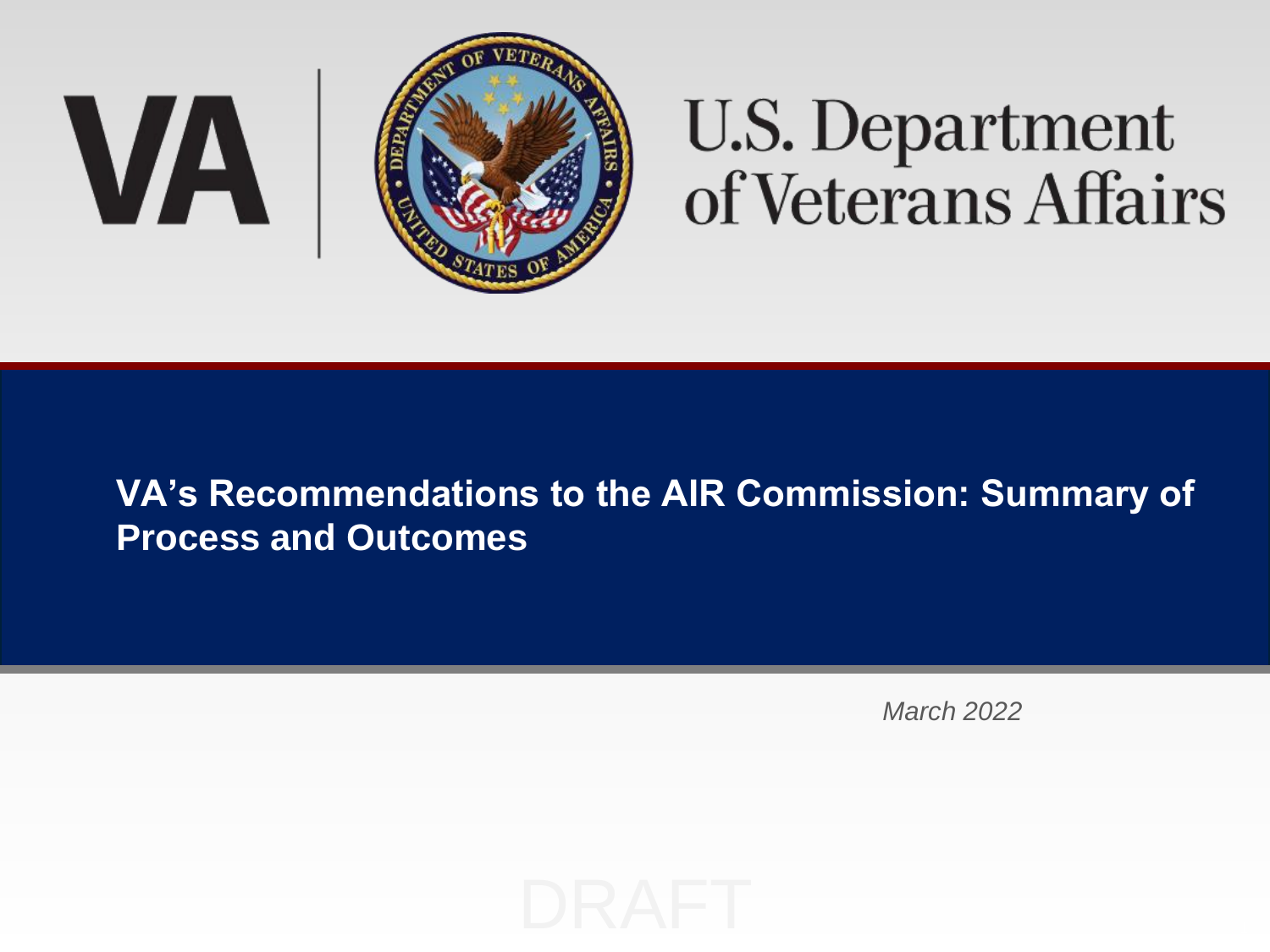# **Background**







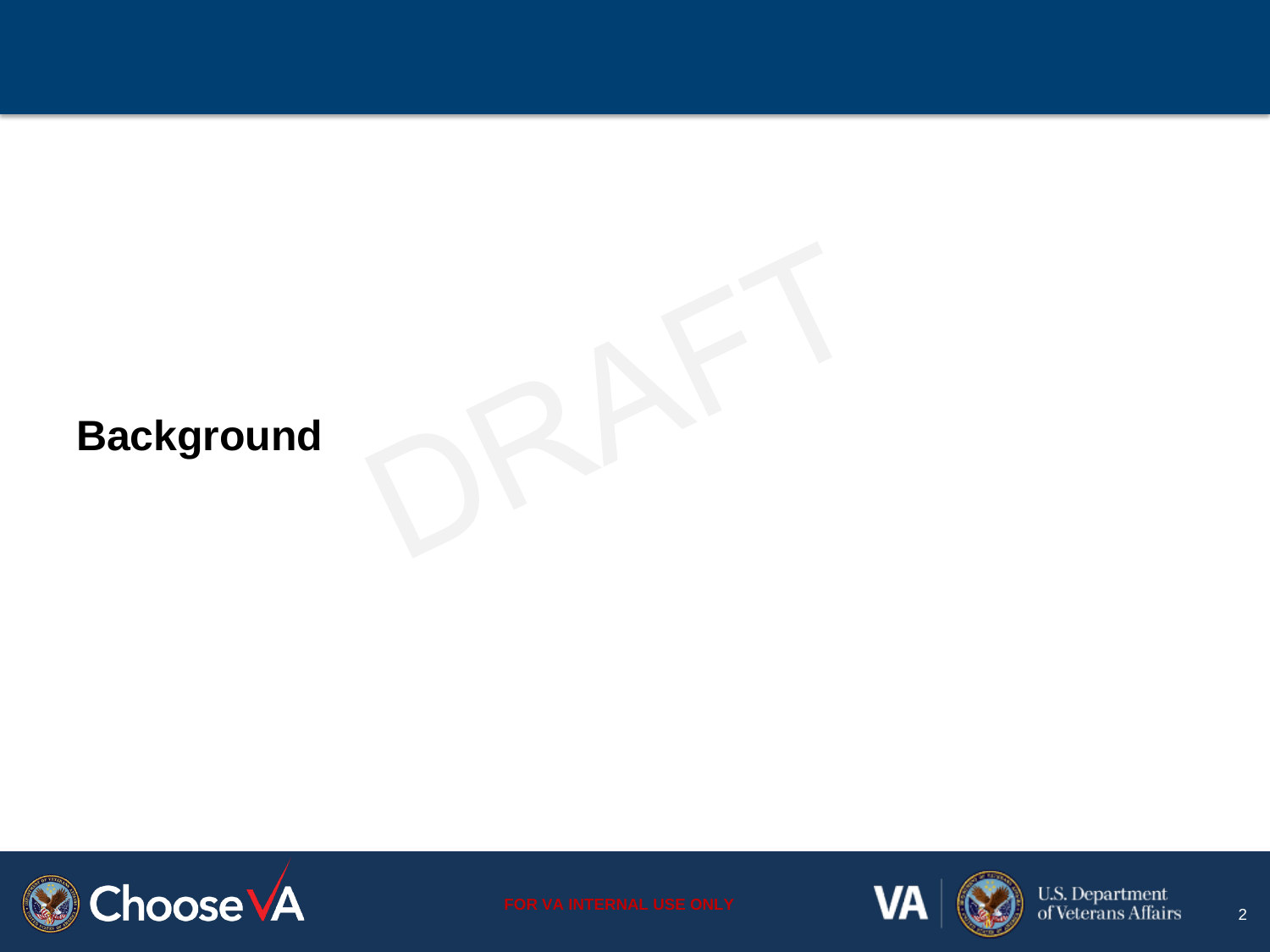# **VA's Recommendations: Driven By What's Best for the Veterans We Serve**

- VA came to our recommendations to the AIR Commission by asking ourselves one question above all else: *what's best for the Veterans we serve?* Because that is our number one goal, today and every day. And that's what our AIR recommendations are all about.
- The result of asking ourselves that question repeatedly, in markets across the country, is a set of recommendations that will help us:
	- o *Cement VA as the primary, world-class provider and coordinator of Veterans' health care for generations to come*.
	- o *Build a health care network with the right facilities, in the right places, to provide the right care*  for all Veterans, *including underserved and at-risk Veteran populations* in every part of the country—making sure that we bring healthcare to Veterans, where they live.
	- o *Ensure that the infrastructure* that makes up the Department of Veterans Affairs in the decades ahead *reflects the needs of 21st century Veterans*—not the needs and challenges of a health care system that was built, in many cases, 80 years ago.
	- o And *strengthen our roles as the leading health care researchers in America and with our academic partnerships to remain the leading health care training institution in America*.







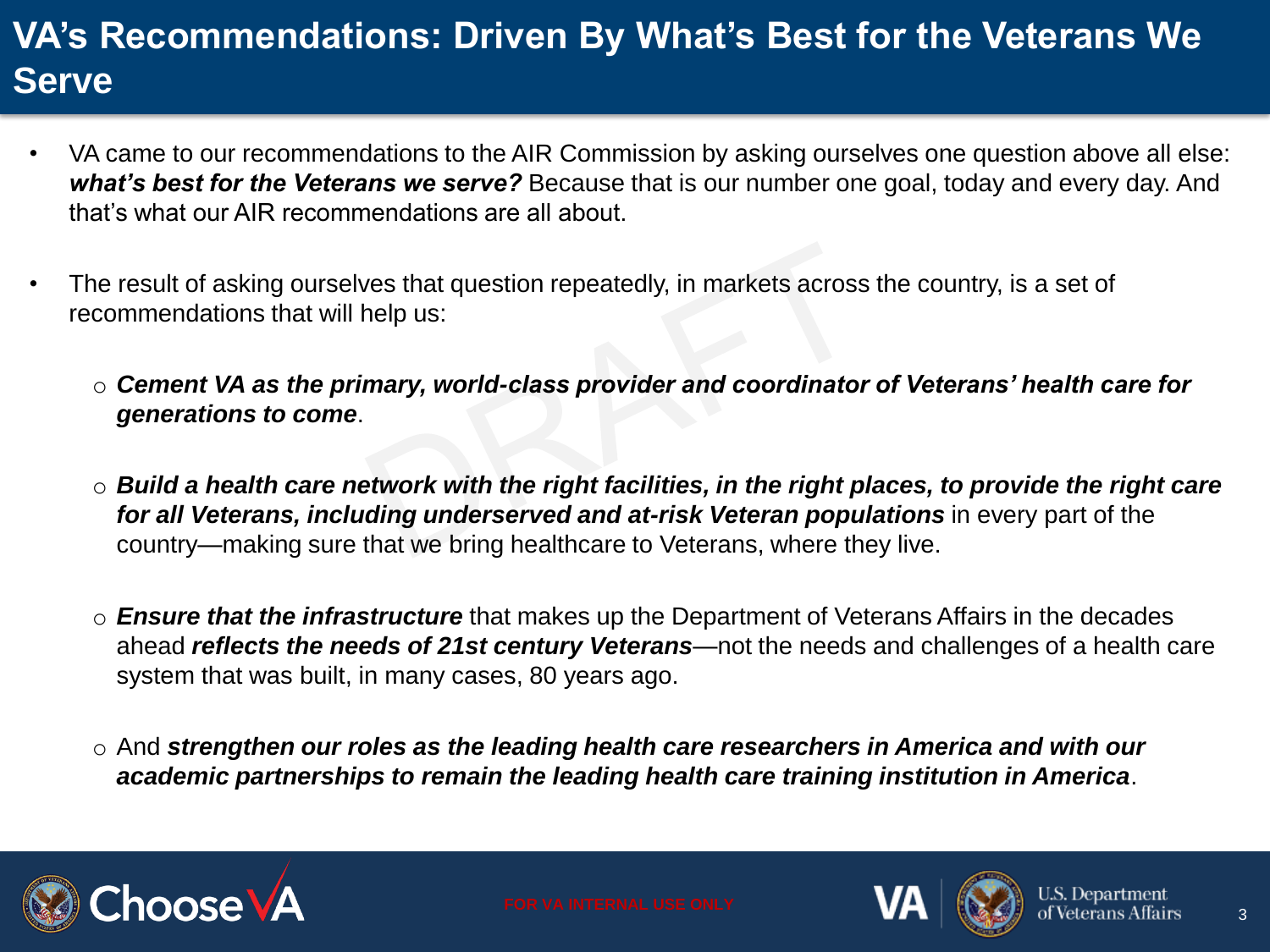# **VA's Recommendations: Driven By What's Best for the Veterans We Serve**

- There will be changes in markets across the country—but *VA underscores that we are staying in every market*. Between outpatient care, strategic collaborations, and referrals to the community, we will continue to deliver timely access to world-class care to every Veteran, in the community and in rural areas, in every corner of the country.
- *In the places where there are changes, we will be shifting toward new infrastructure, or different infrastructure, that accounts for how healthcare has changed, that matches the needs of a market's* research and education missions, and that—most of all—ensures that the *Veterans who live in that location will have access to the world-class care they need, when they need it.*
- *We will be transparent on how we discuss these recommendations* with partners—our employees, our Veterans, and our stakeholders.





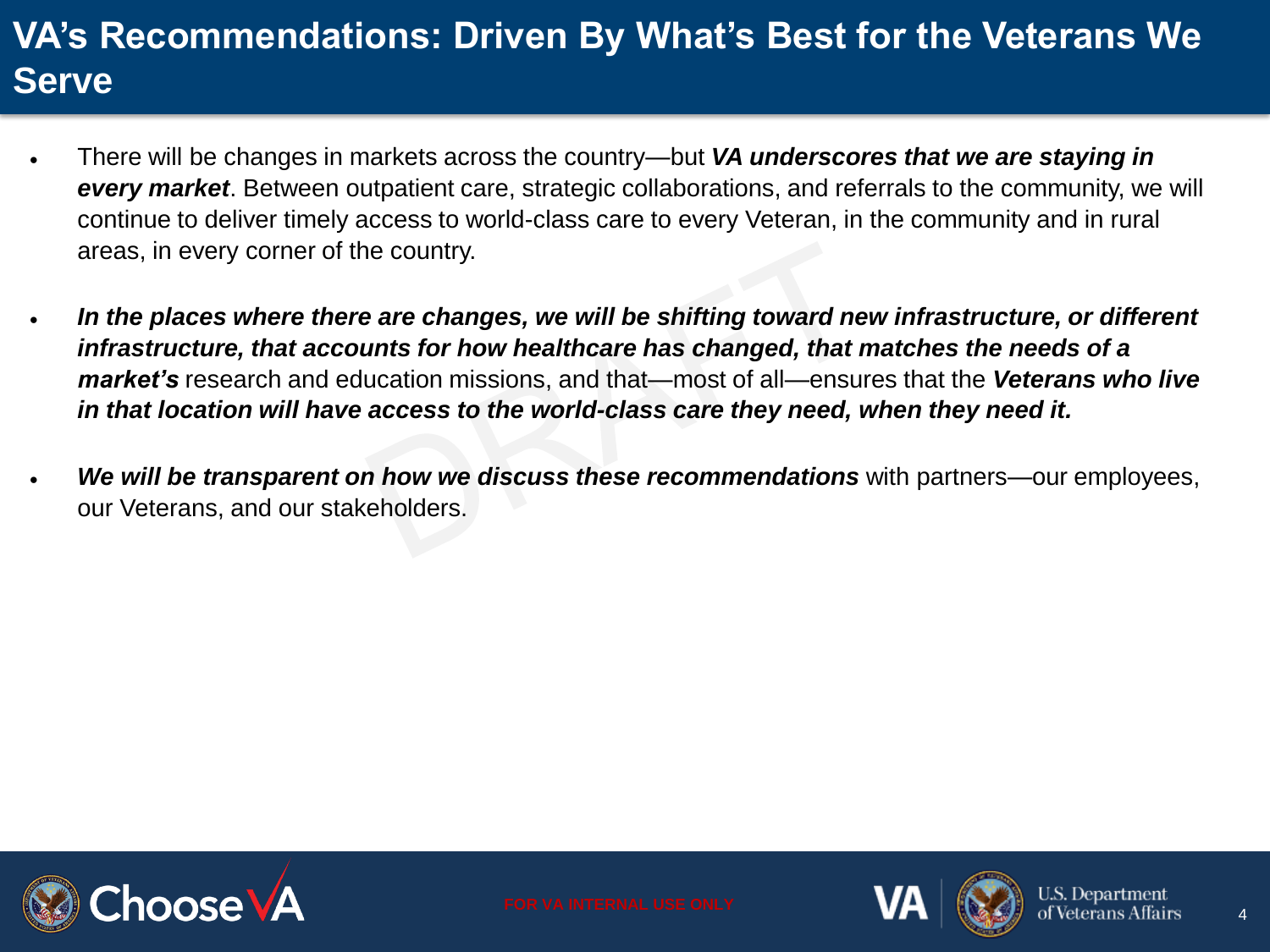## **VA's Commitment to our Workforce**

- VA recognizes that *it's not our infrastructure that cares for Veterans or saves their lives—it's the VA Workforce***, our incredible public servants.**
- *Continued investment in our workforce is a top priority for Secretary McDonough not just as part of this process, but for VA's future, period.*
- *The VA Workforce is VA's number one asset* and has proven that time and again throughout the COVID-19 pandemic, by stepping up to care for our nation's Veterans amid the worst of circumstances.
- So, *we're not only looking to invest in our physical infrastructure—we're also actively looking*  **to invest in the VA Workforce**, because they are a critical part of VA's future.





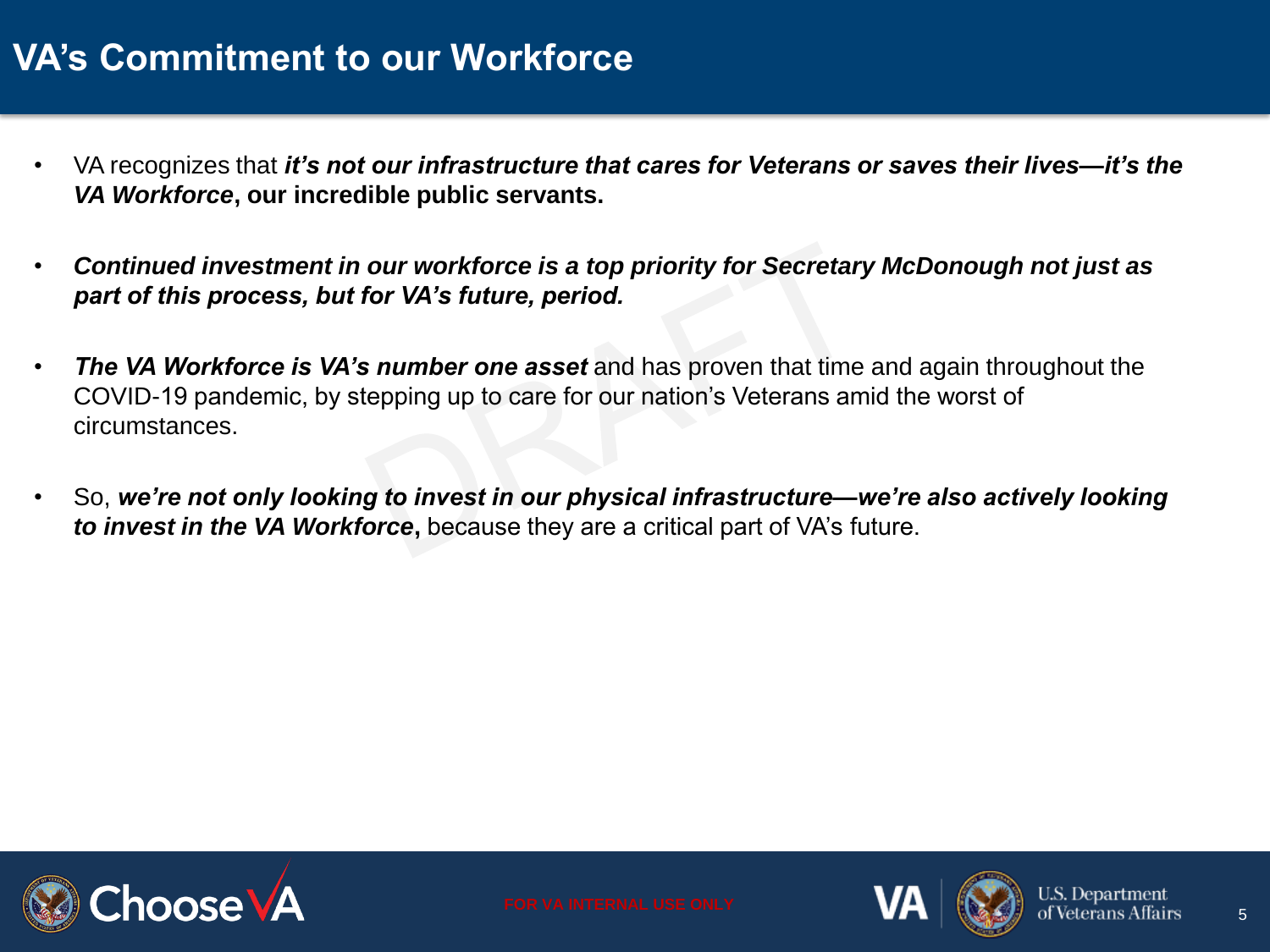## **What These Recommendations Mean**

- In the short run, AIR will have no impact on VA employees or services VA provides to Veterans.
- Many of the potential changes to VA's health care infrastructure may be several years away and are dependent on Commission, Presidential, and Congressional decisions, as well as robust stakeholder engagement and planning.
- In the long run, AIR recommendations could impact VHA facilities and staff, but it's too early to know exactly what or where those impacts might be.
- VA will maintain transparency, provide updates on the AIR Commission process, and ensure you have ample opportunity for your voice to be heard as the AIR Commission work continues through the next year.





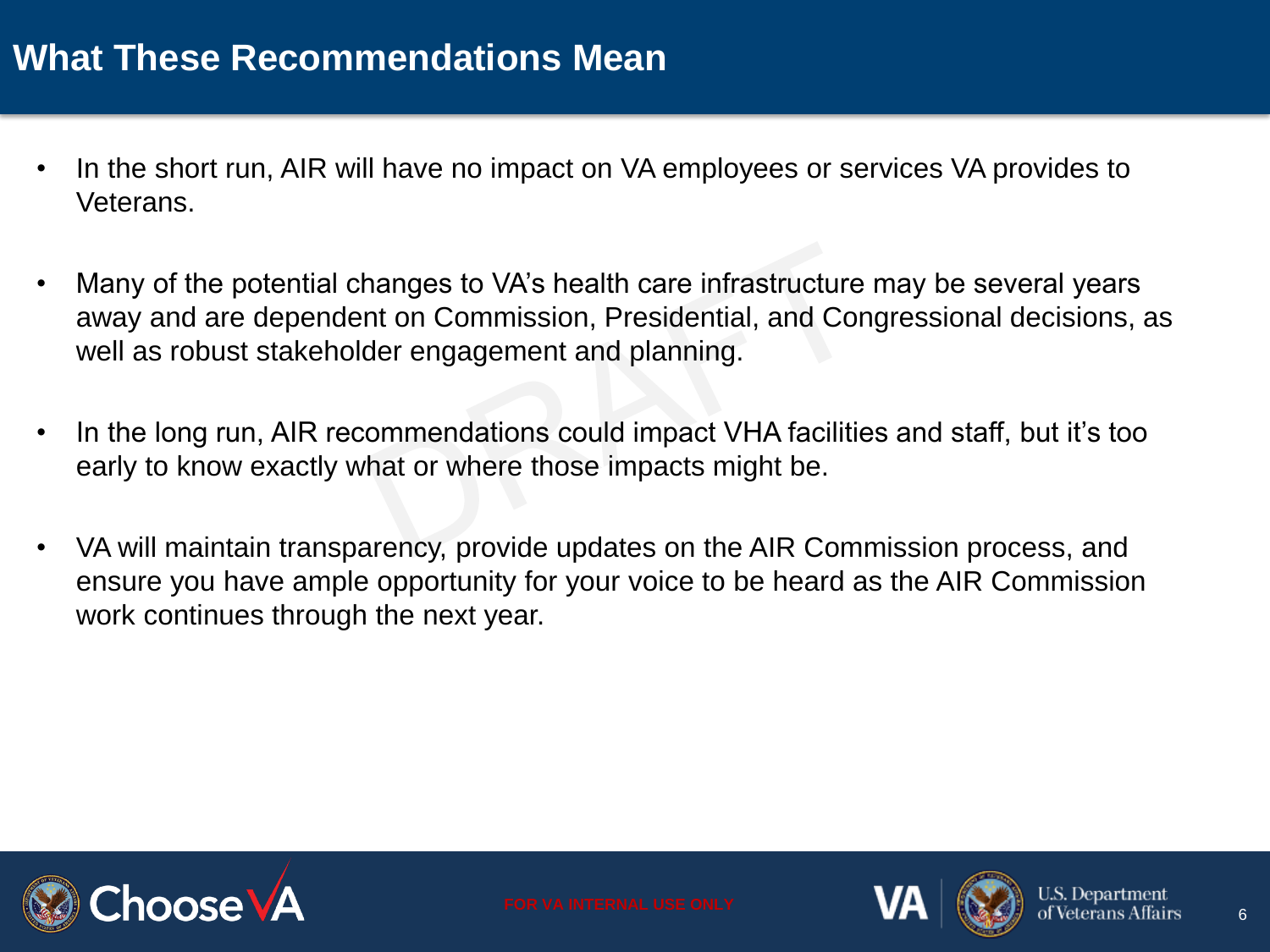# **Developing the Recommendations**







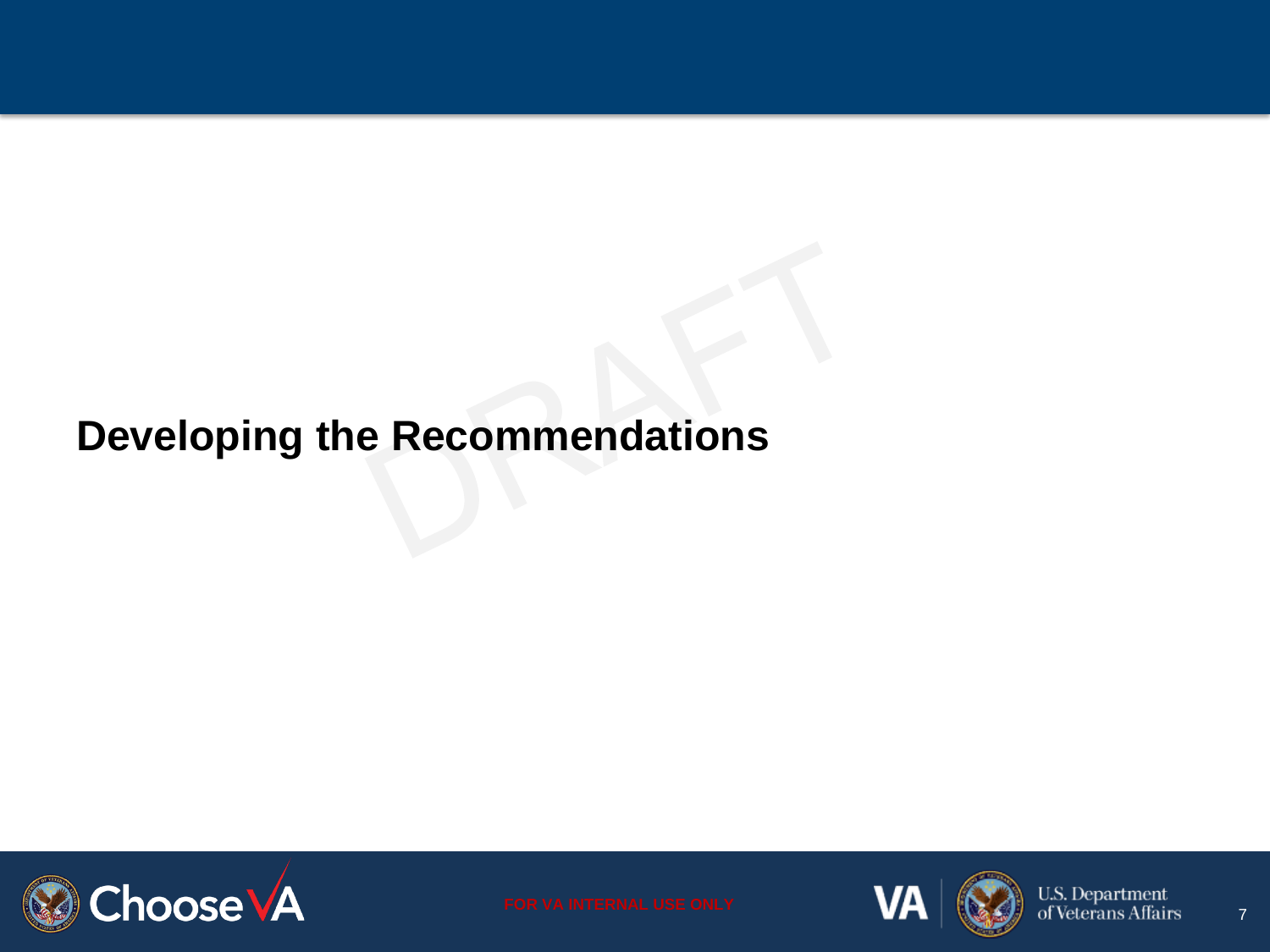## **Market Assessment and Planning Methodology**



Integration of upfront and ongoing collaboration with VISN and market level leadership







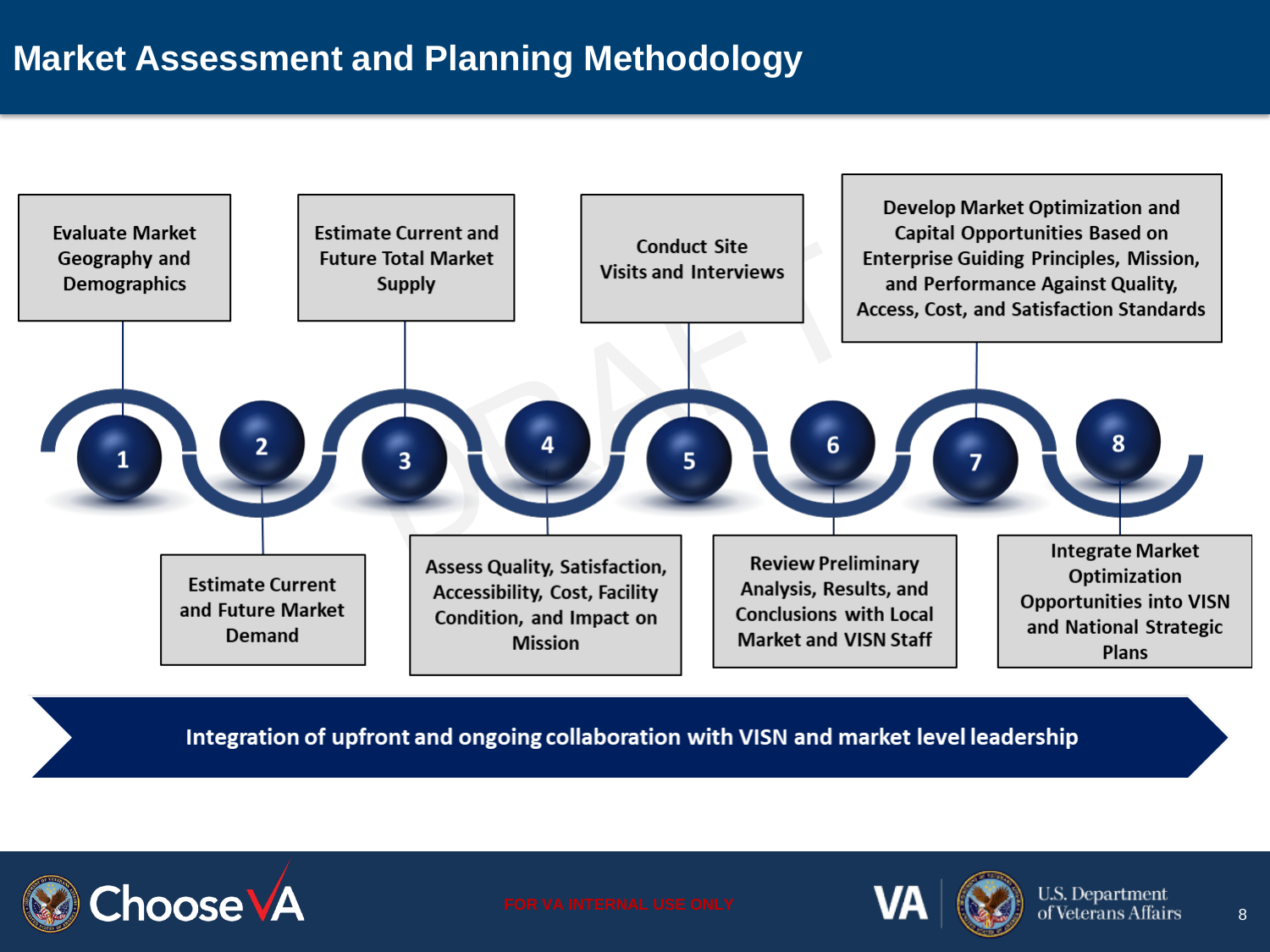## **A Data-Driven Process Taking into Account the Complexities of Each Market and Input from Veterans**

- **Extensive data, validated by local market experts:** VA assembled comprehensive Data Discovery & Findings (DD&F) documents based on 150 disparate data sets with information in the following domains: Geography and Demographics, Demand, Supply, Access, Quality and Satisfaction, Facilities, Mission, and Cost. The data includes VA centrally and locally provided data, Defense Health Agency (DHA) data, and commercial data. Subject matter experts at the VISN and facility level reviewed the data and identified data issues were addressed. Based on the reviews by their teams, all Network Directors certified the data as an "acceptable foundation for market assessment analysis."
- **Interviews with every VISN and VA medical center leadership team across the country:** VA conducted more than 1,800 interviews with leaders at every VISN office and VAMC across the country in order to incorporate the knowledge and expertise of those in the field who know their markets best.
- **More than 50 Veteran listening sessions, as well as VSO collaboration sessions:** Between March and June 2021, VA conducted 56 listening sessions, including four national evening sessions and one Spanish session, to engage with Veterans and other local stakeholders to better understand how VA may best meet the needs of Veterans in the future. In addition, VA conducted collaboration sessions with national VSO representatives to gather their input on their and their members' experiences with VA health care and perspectives on its future. The feedback from the listening sessions and VSOs was considered in the finalization of recommendations.
- **Extensive reviews by leaders at the VISN, VHA, and VA level:** While the recommendations are ultimately those of the Secretary, they reflect extensive coordination with leaders across the system within the VISNs, VHA, and VA (e.g., Office of Enterprise Integration, Office of General Counsel, Office of Construction and Facilities Management, Office of Asset Enterprise Management). The recommendations are supported by those who understand the intricacies of each of the markets across the country.







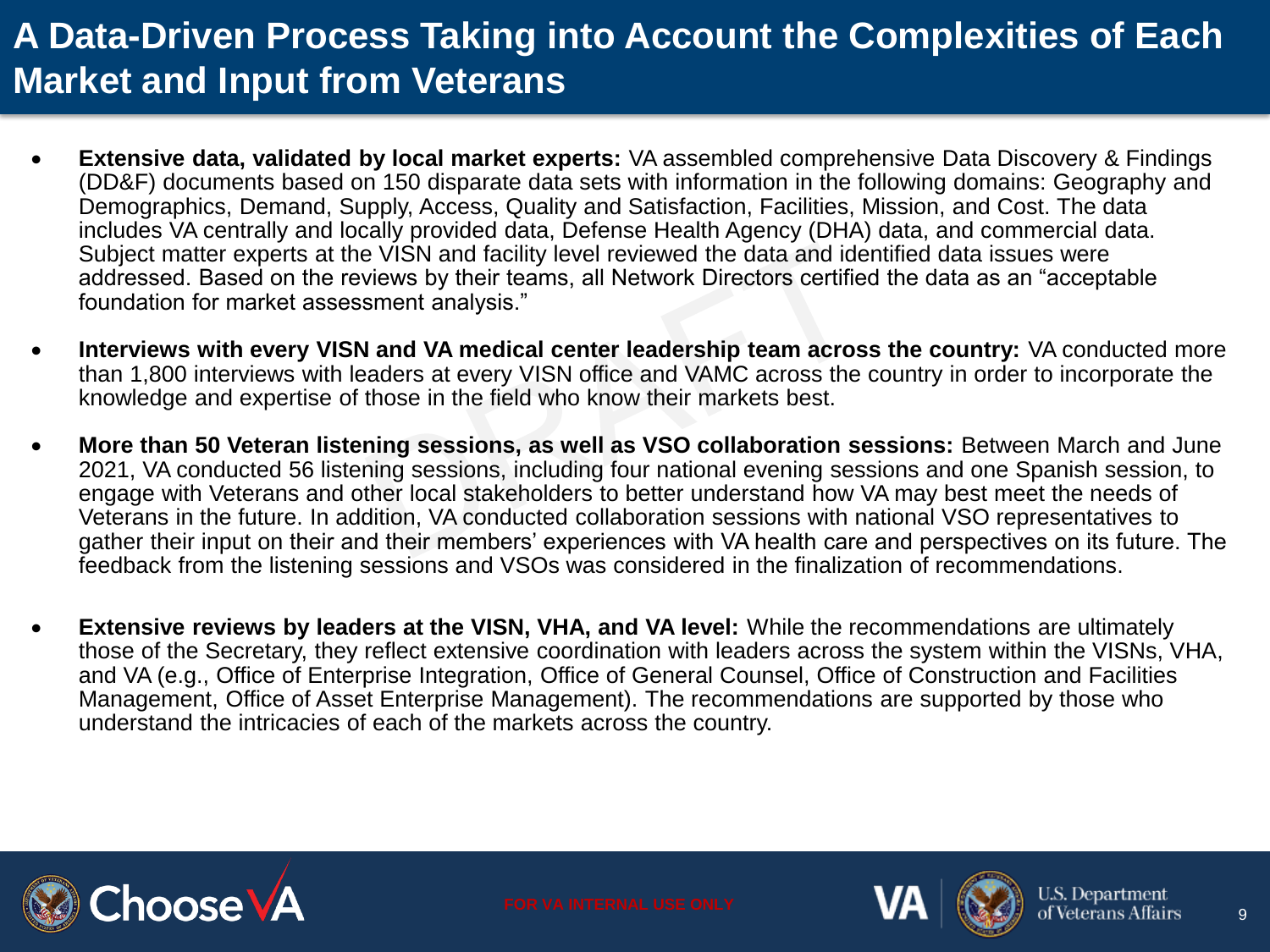## **Alignment With Criteria Developed in Collaboration with Veterans Service Organizations**

**The MISSION Act required that VA consult with Veterans Service Organizations to establish criteria for use in making recommendations to the AIR Commission. All recommendations submitted by VA are consistent with these criteria.**



**Demand:** The recommendation aligns VA's high performing integrated network resources to effectively meet the future health care demand of the Veteran enrollee population with the capacity in the Market.



**Access:** The recommendation maintains or improves Veteran access to care.



 $T$  and  $\mathcal{M}$  consult  $\mathcal{M}$  consult with  $\mathcal{M}$  consult with  $\mathcal{M}$  and  $\mathcal{M}$  are use in use in use in use in use in use in use in use in use in use in use in use in use in use in use in use in use in use in **Impact on Mission:** The recommendation provides for VA's second, third, and fourth health related statutory missions of education, research, and emergency preparedness.



**Quality:** The recommendation considers the quality and delivery of health care services available to Veterans, including the experience, safety, and appropriateness of care.



**Cost Effectiveness:** The recommendation provides a cost-effective means by which to provide Veterans with modern health care.



**Sustainability:** The recommendation creates a sustainable health care delivery system for Veterans.







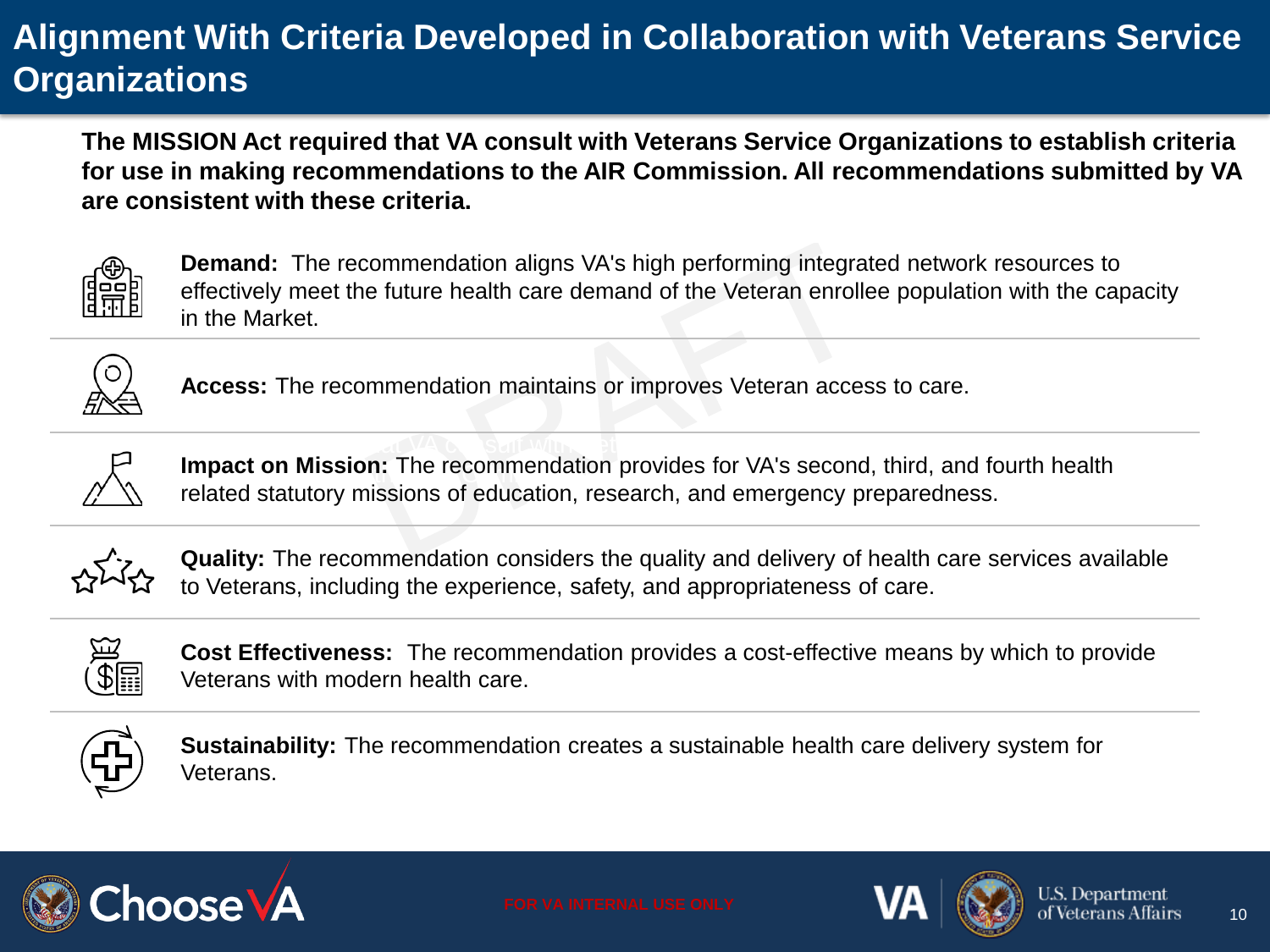## **AIR Process**





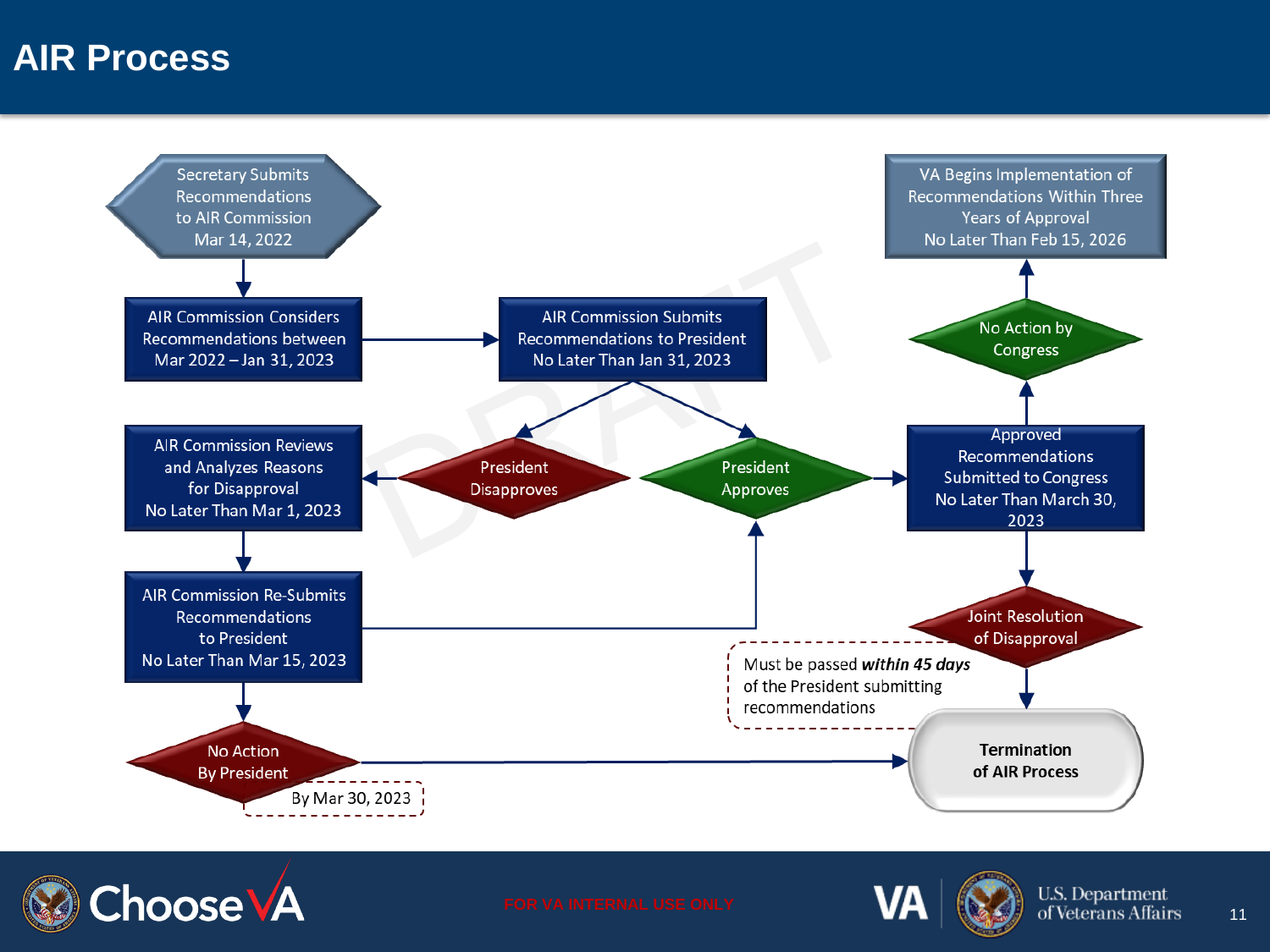# **VA's Objectives and the National Impact of Recommendations**







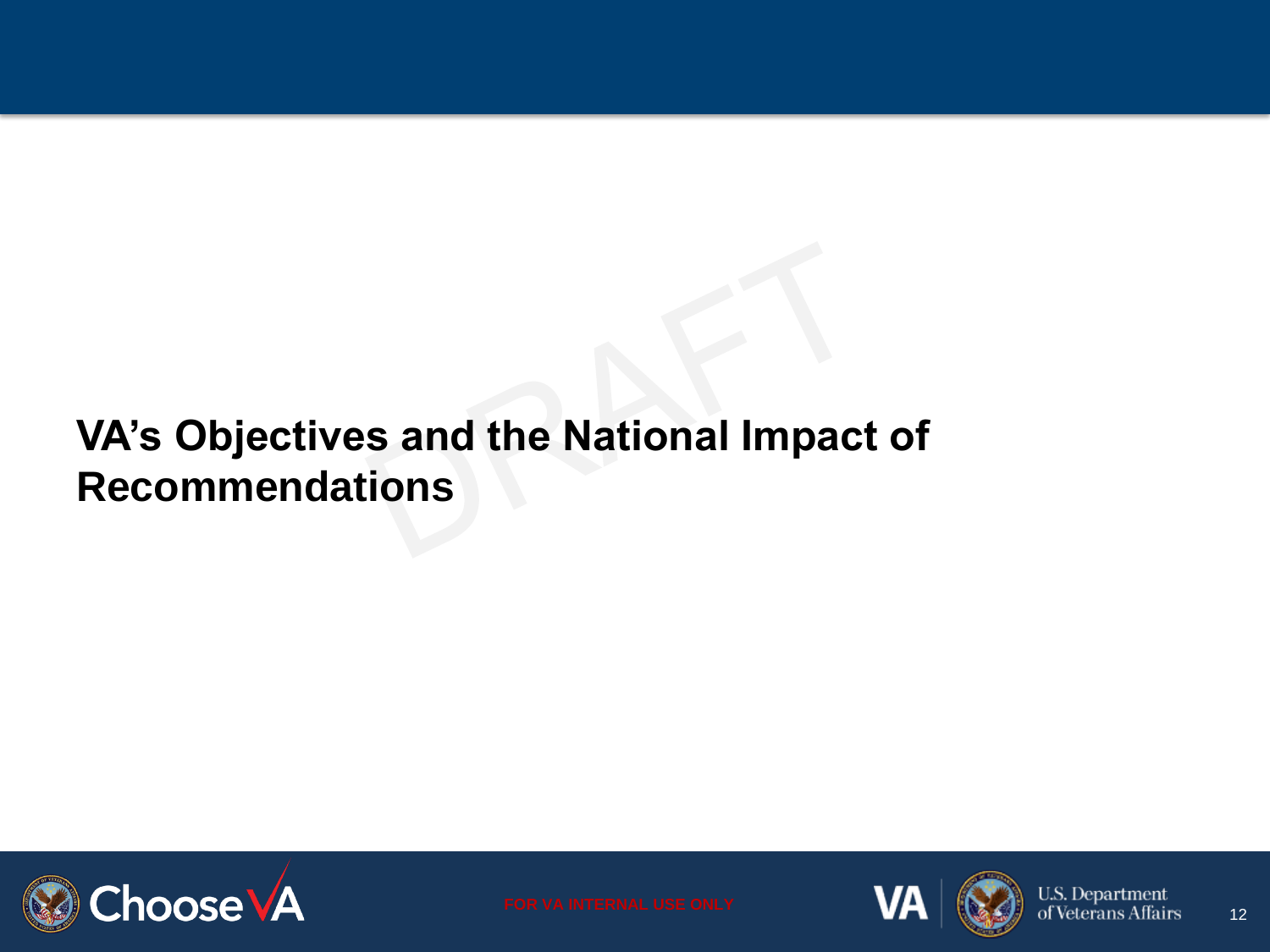Provide equitable access to outpatient care through modern facilities close to where Veterans live and with integration of virtual care

Key **Objectives**  Enhance VA's unique strengths in caring for Veterans with complex needs

Provide equitable access to quality inpatient medical and surgical care through the optimized use of care delivered in VA facilities and through partnerships, community providers, and virtual care

Strengthen VA's ability to execute its second, third, and fourth healthrelated missions: education, research, and emergency preparedness







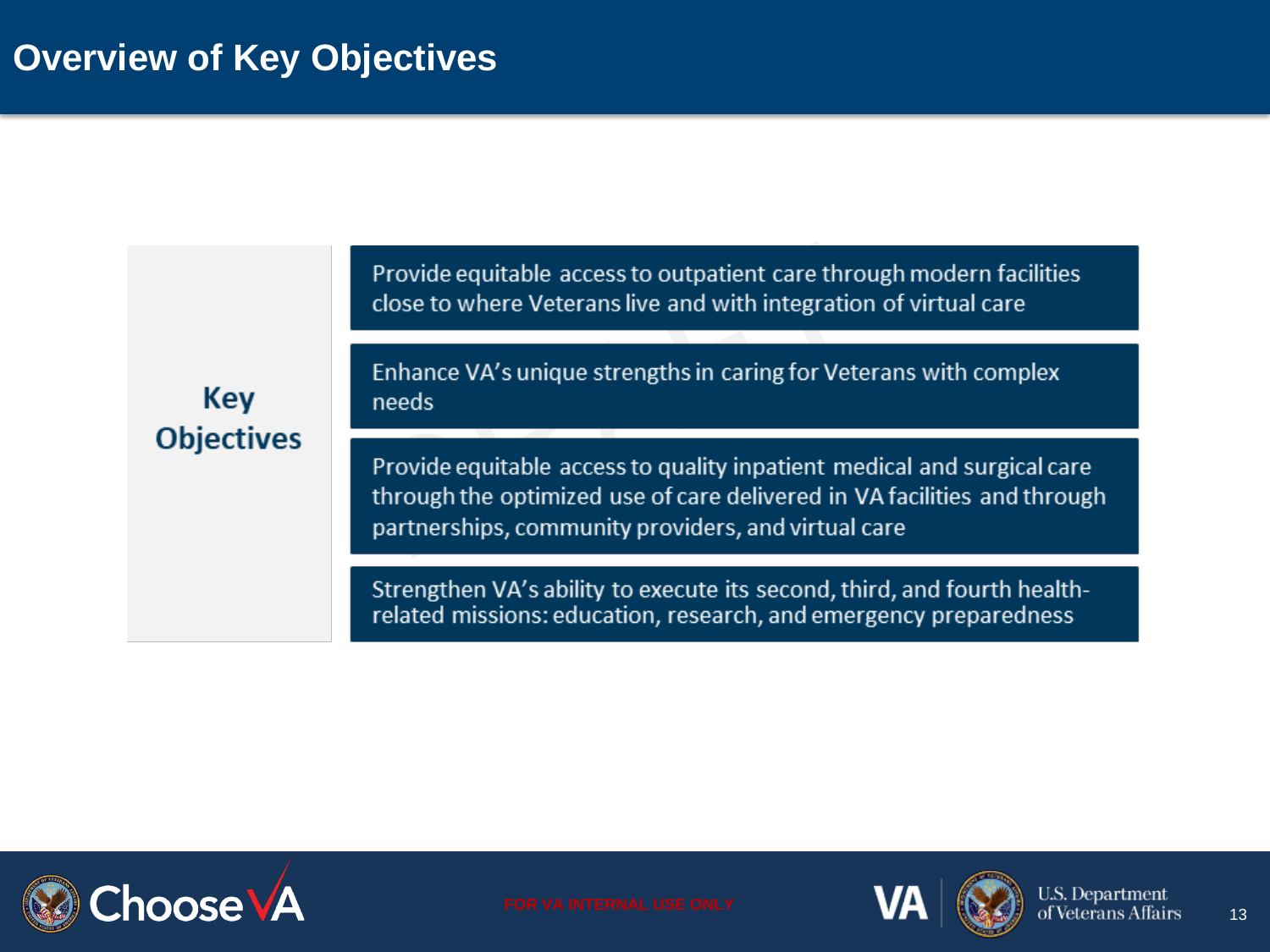## **Facility Definitions**

**VA provides access to the full continuum of care through a range of facility types.**

| <b>Outpatient</b>                                                                                                                                                                                                                                                                                                 |                                                                                                                                                                                                                                                                                           |                                                                                                                                                                                     |                                                                                                                                                                                                                                                                                                                               | <b>Inpatient</b>                                   |                                                                                      |                                                                                                                                                                                                                                                |  |
|-------------------------------------------------------------------------------------------------------------------------------------------------------------------------------------------------------------------------------------------------------------------------------------------------------------------|-------------------------------------------------------------------------------------------------------------------------------------------------------------------------------------------------------------------------------------------------------------------------------------------|-------------------------------------------------------------------------------------------------------------------------------------------------------------------------------------|-------------------------------------------------------------------------------------------------------------------------------------------------------------------------------------------------------------------------------------------------------------------------------------------------------------------------------|----------------------------------------------------|--------------------------------------------------------------------------------------|------------------------------------------------------------------------------------------------------------------------------------------------------------------------------------------------------------------------------------------------|--|
| <b>OOS</b><br><b>Other Outpatient</b><br><b>Services</b>                                                                                                                                                                                                                                                          | <b>CBOC</b><br>Community-Based<br><b>Outpatient Clinic</b>                                                                                                                                                                                                                                | MS CBOC<br>Multi-Specialty<br><b>CBOC</b>                                                                                                                                           | <b>HCC</b><br><b>Health Care</b><br>Center                                                                                                                                                                                                                                                                                    | <b>Stand alone</b><br><b>CLC</b>                   | <b>Stand alone</b><br><b>RRTP</b>                                                    | <b>VAMC</b><br><b>VA Medical</b><br>Center                                                                                                                                                                                                     |  |
| A site that either<br>provides services to<br>Veterans, but does<br>not generate VHA<br>encounter workload,<br>or does not meet<br>minimum criteria to<br>be classified as a<br>community-based<br>outpatient clinic<br>(CBOC) or Health<br>Care Center (HCC), is<br>classified as "Other<br>Outpatient Services" | A VA-owned, VA-<br>leased, mobile,<br>contract, or shared<br>clinic that offers<br>both medical (on-<br>site) and mental<br>heath care (either<br>on-site or by<br>telehealth). Home-<br>based Primary Care<br>(HBPC) and home<br>telehealth can be<br>offered from primary<br>care CBOCs | A VA-owned, VA-<br>leased, mobile,<br>contract, or shared<br>clinic that offers on-<br>site primary care,<br>mental heath care<br>and two or more on-<br>site specialty<br>services | A VA-owned, VA-<br>leased, mobile,<br>contract, or shared<br>clinic that offers on-<br>site primary care,<br>mental health,<br>specialty care, and<br>performs invasive<br>procedures under<br>moderate sedation<br>or general<br>anesthesia. May or<br>may not be assigned<br>an Ambulatory<br>Surgery Center<br>designation | Stand alone<br>Community Living<br>Center facility | Stand alone<br>Residential<br>Rehabilitation<br><b>Treatment Program</b><br>facility | A VA medical center<br>is a VA point of<br>service that provides<br>at least two<br>categories of care<br>(inpatient,<br>outpatient,<br>residential, or<br>institutional<br>extended care).<br>These sites may not<br>include med/surg<br>beds |  |







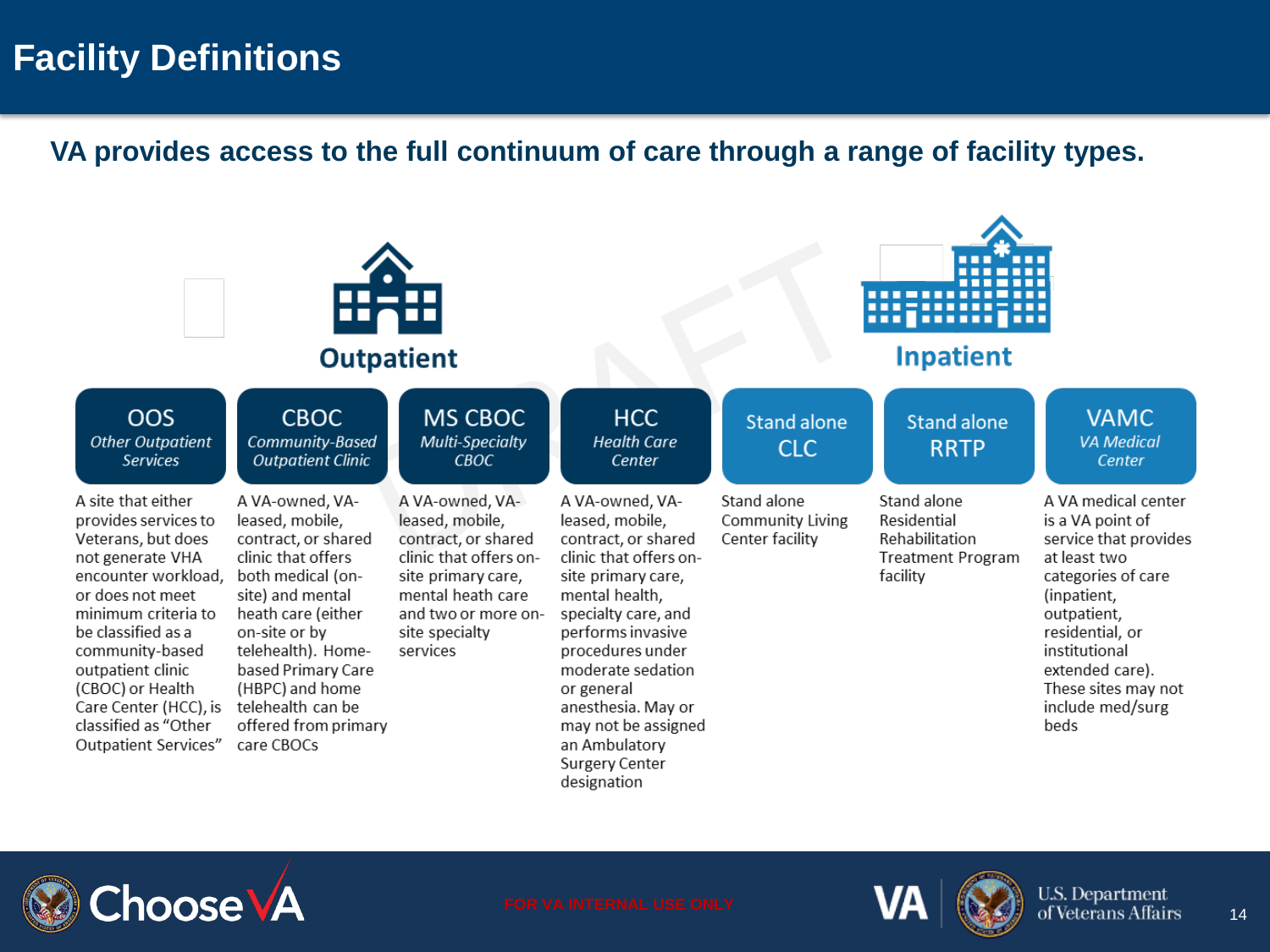## **Facility Summary Table**

### **Strategic realignments that enable better access and outcomes**

|                           | <b>Class</b>                                             | <b>Current</b> | <b>Future</b> | <b>Net Change</b> |  |
|---------------------------|----------------------------------------------------------|----------------|---------------|-------------------|--|
| Inpatient                 | <b>VA Medical Center</b>                                 | 171            | 168           | $-3$              |  |
|                           | <b>Stand-alone Community Living Center</b>               | 2              | 29            | 27                |  |
|                           | Stand-alone Residential Rehabilitation Treatment Program | 10             | 22            | 12                |  |
|                           | <b>Inpatient Partnership</b>                             |                | 55            | 48                |  |
| <b>Outpatient</b><br>Only | <b>Health Care Center</b>                                | 16             | 30            | 14                |  |
|                           | <b>Outpatient Partnership</b>                            | 0              | 14            | 14                |  |
|                           | Multi-specialty Community Based Outpatient Clinic        | 249            | 389           | 140               |  |
|                           | <b>Community Based Outpatient Clinic</b>                 | 555            | 469           | $-86$             |  |
|                           | <b>Other Outpatient Services Clinic</b>                  | 257            | 169           | $-88$             |  |
| <b>Total</b>              |                                                          | 1,267          | 1,345         | 78                |  |

In August 2021, VAST was queried to provide active sites and site classification. This information was validated with VISN planners and was used to establish the current state. The current state includes only active sites, or sites that were planned to be active by 12/31/21.

The future state includes active sites, planned sites through VA recommendations, and sites which had appropriated funds or an active lease as of August 2021.



FOR VA INTERNAL USE ONLY **A MA**  $\left(\bigotimes$  **C**  $\bigotimes$  U.S. Department 15

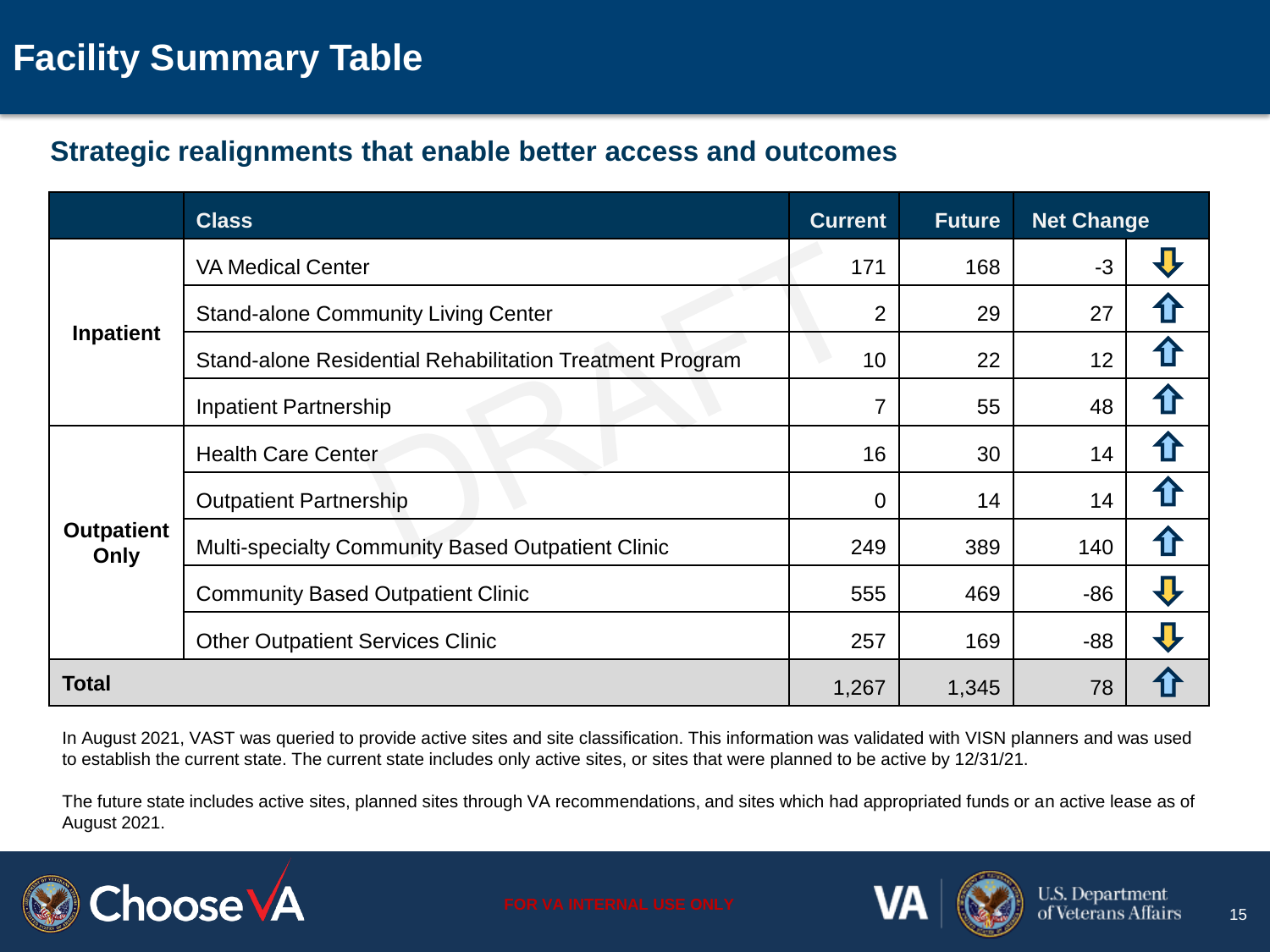## **Improving Veteran access to primary care, mental health, and specialty care**

#### **Changes to Enrollee Access for Veterans within 30/60 Minutes of VA-delivered Care**

| <b>Service Type</b>                               | <b>Current</b> | <b>Future</b> | <b>Net Change</b> |    |
|---------------------------------------------------|----------------|---------------|-------------------|----|
| <b>Primary Care (30 minutes)</b>                  | 7,161,689      | 7,308,983     | 147,294           |    |
| <b>Outpatient Mental Health Care (30 minutes)</b> | 7,030,114      | 7,221,665     | 191,551           |    |
| <b>Outpatient Specialty Care (60 minutes)</b>     | 7,634,062      | 8,004,497     | 370,435           | 43 |

Note: As shown above, the recommendations significantly increase the number of Veterans within 30 minutes of a VA primary care site.

#### **Changes to the Number of VA Outpatient Points of Care by Service Type**

| <b>Service Type</b>                    | <b>Current</b> | <b>Future</b> | <b>Net Change</b> |  |
|----------------------------------------|----------------|---------------|-------------------|--|
| <b>Outpatient Surgery</b>              | 142            | 161           | 19                |  |
| <b>VA Facility</b>                     | 138            | 134           | $-4$              |  |
| Partnership                            | 4              | 27            | 23                |  |
| <b>Outpatient Emergency Department</b> | 113            | 95            | $-18$             |  |
| <b>Outpatient Primary Care</b>         | 1,234          | 1,211         | $-23$             |  |
| <b>Outpatient Mental Health</b>        | 1,000          | 1,056         | 56                |  |
| <b>Outpatient Specialty Care</b>       | 445            | 585           | 140               |  |
| <b>Outpatient Urgent Care</b>          | 36             | 49            | 13                |  |





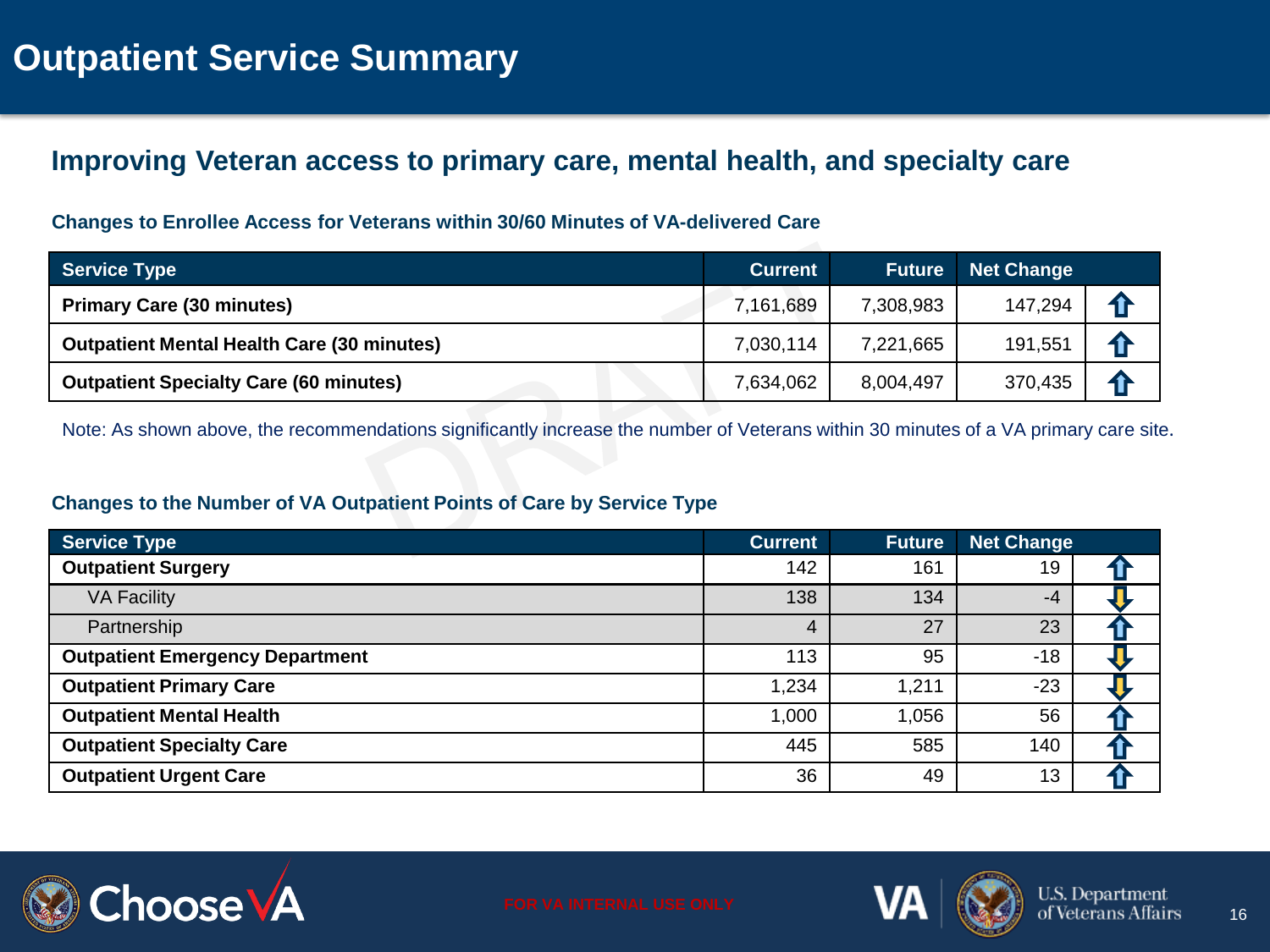## **Inpatient Service Summary**

**VA's recommended realignments and investments across VA-delivered inpatient care improve access to care**

- **Inpatient medical / surgical care:** The number of Veterans within 60 minutes will increase by 130,897 (from 5,712,223 to 5,843,120).
- **Inpatient mental health care:** The number of Veterans within 60 minutes will increase by 147,794 (from 5,379,919 to 5,527,713).
- **Inpatient CLC care:** The number of Veterans within 60 minutes will increase by 545,115 (from 2,984,648 to 3,529,763).
- **RRTP:** All 18 VISNs will continue to have an RRTP
- **SCI/D:** All 15 VISNs which currently have an SCI/D Center will continue to have an SCI/D Center
- **Blind Rehab:** All five Blind Rehab Regions which currently have a Blind Rehab Center will continue to have a Blind Rehab Center

|           | <b>Service Type</b>                                           | <b>Current</b> | <b>Future</b> | <b>Net Change</b> |   |
|-----------|---------------------------------------------------------------|----------------|---------------|-------------------|---|
|           | <b>Inpatient Medicine</b>                                     | 134            | 140           | 6                 |   |
|           | <b>VA Facility</b>                                            | 127            | 90            | $-37$             |   |
|           | Partnership                                                   | $\overline{7}$ | 50            | 43                |   |
|           | <b>Inpatient Surgery</b>                                      | 114            | 134           | 20                |   |
|           | <b>VA Facility</b>                                            | 107            | 87            | $-20$             |   |
| Inpatient | Partnership                                                   | $\overline{7}$ | 47            | 40                |   |
|           | <b>Inpatient Mental Health</b>                                | 117            | 118           | 1                 |   |
|           | <b>VA Facility</b>                                            | 114            | 108           | $-6$              |   |
|           | Partnership                                                   | 3              | 10            | $\overline{7}$    |   |
|           | <b>Inpatient Rehabilitation Medicine</b>                      | 28             | 26            | $-2$              |   |
|           | <b>Inpatient Community Living Center</b>                      | 134            | 156           | 22                | 1 |
|           | <b>VA Facility</b>                                            | 134            | 153           | 19                |   |
|           | Partnership                                                   | $\Omega$       | 3             | 3                 |   |
|           | <b>Inpatient Residential Rehabilitation Treatment Program</b> | 117            | 127           | 10 <sup>°</sup>   |   |
|           | <b>Inpatient Spinal Cord Injuries and Disorders Center</b>    | 27             | 23            | -4                |   |
|           | <b>Inpatient Blind Rehabilitation Center</b>                  | 14             | 12            | $-2$              |   |



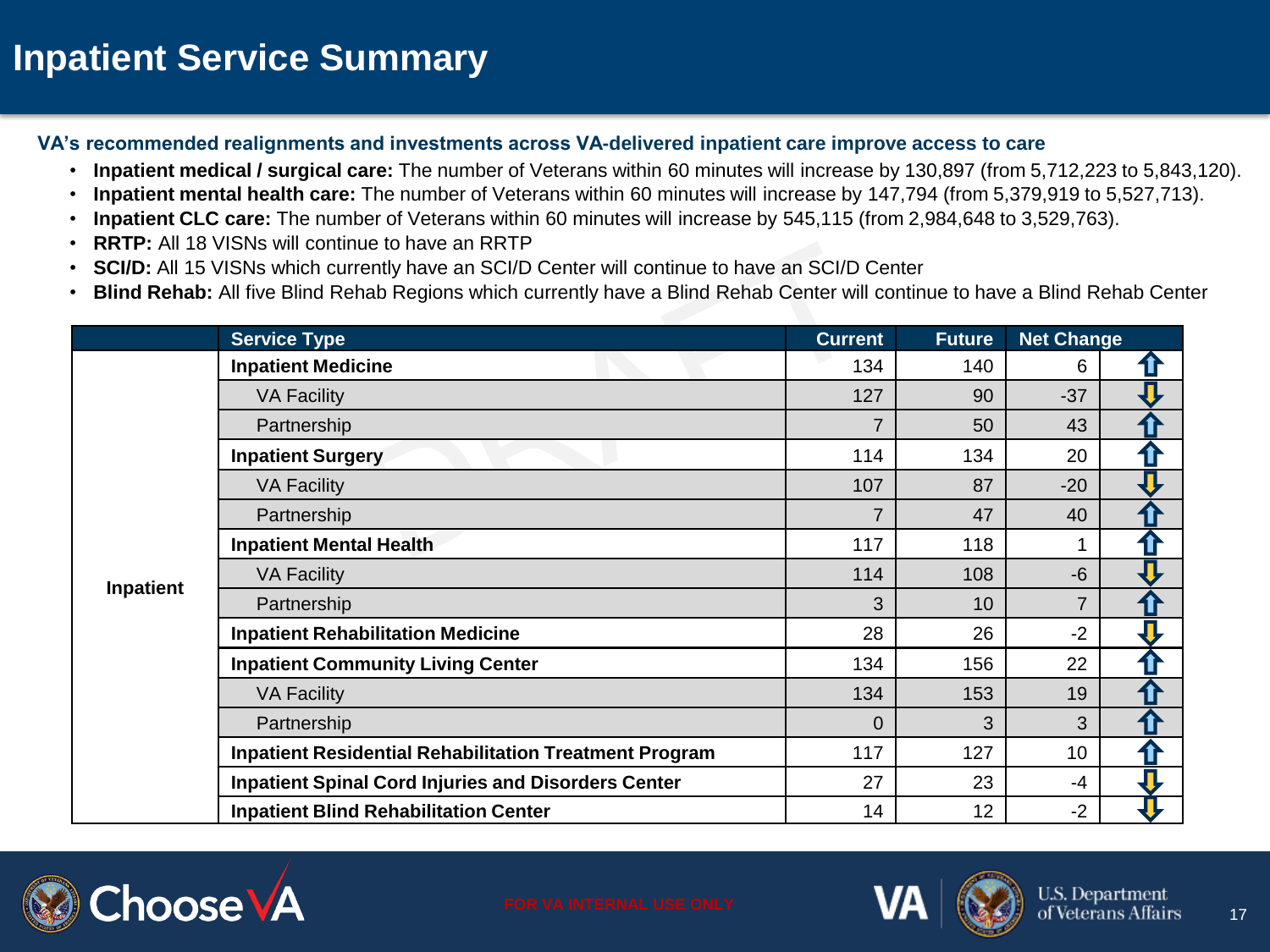## **Objective 1 Outcomes**

## **Provide equitable access to outpatient care through modern facilities close to where Veterans live and integration of virtual care**

VA's recommendations call for significant investment in infrastructure to provide primary care, specialty care, and outpatient mental health care in modern facilities. These facilities are placed based on careful consideration of where Veterans live today and will live in the future. All new facilities will be designed based on VA's latest design standards – including VA's PACT model – and enable high quality patient care. While the total number of outpatient points of care will decrease, relocation and expansion of facilities and services will increase Veteran access to VA care.

#### **Investing in well-placed outpatient facilities that provide more services to Veterans**

- Health care centers which are capable of providing ambulatory surgery will nearly double (from 16 to 30).
- Multi-specialty community-based outpatient clinics (CBOCs) will increase by 56% from 249 to 389.
- CBOCs will decrease by 15% from 555 to 469.
- Other outpatient service (OOS) facilities facilities that typically have low volumes and may not have full time providers – will be reduced. The number of OOSs will decrease by 34% from 257 to 169.

#### **Improving Veteran access to primary care, mental health, and specialty care**

- **Improved Primary Care Access:** The number of Veteran enrollees within 30 minutes of VA-delivered primary care will increase by 147,294 (from 7,161,689 to 7,308,983).
- **Improved Outpatient Mental Health Access:** The number of Veteran enrollees within 30 minutes of VAdelivered outpatient mental health care will increase by 191,551 (from 7,030,114 to 7,221,665).
- **Improved Specialty Care Access:** The number of Veteran enrollees within 60 minutes of VA-delivered specialty care will increase by 370,435 (from 7,634,062 to 8,004,497).

Note: All facility counts in this brief were based on the following: In August 2021, VA's Site Tracking System (VAST) was queried to provide active sites and site classification. This information was validated with VISN planners and was used to establish the current state. The current state includes only active sites, or sites that were planned to be active by 12/31/21. The future state includes active sites, planned sites through VA recommendations, and sites which had appropriated funds or an active lease as of August 2021.







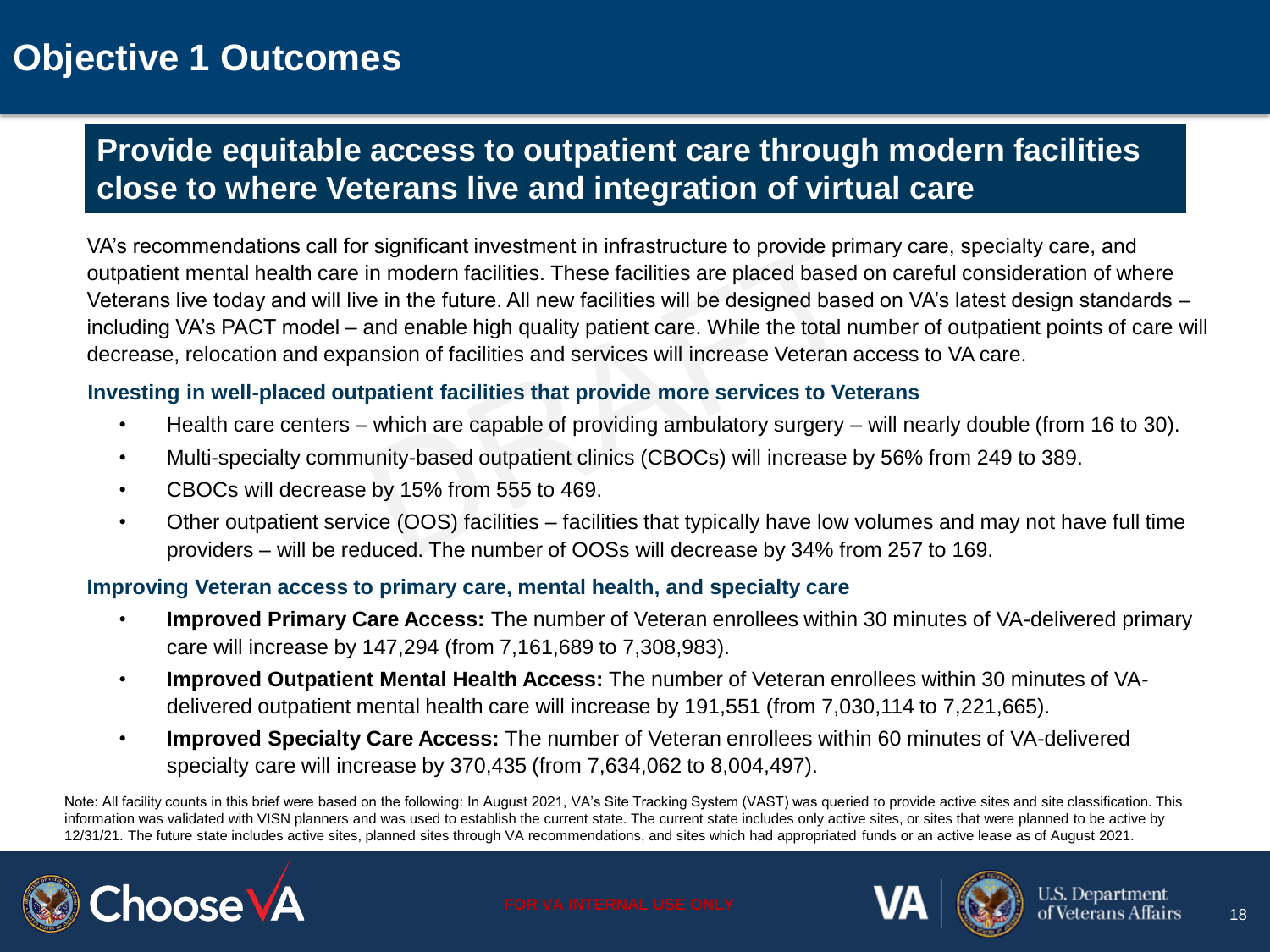## **Enhance VA's unique strengths in caring for Veterans with complex needs**

VA will continue to be the provider of specialty services for which VA is the standard bearer, including residential rehabilitation treatment programs (RRTP), Spinal Cord Injuries and Disorders (SCI/D) treatment, and blind rehabilitation. In addition, while there are services available in the community, commercial mental health facilities and institutional longterm care facilities may not always be fully able to the meet the needs of VA's more complex patients. As a result, VA must maintain appropriate internal capacity and invest in modern infrastructure to meet the demand of these more complex patients.

#### **Increasing inpatient mental health care access**

• **Improved inpatient mental health care access:** Inpatient mental health sites will increase from 117 to 118, and the number of Veteran enrollees within 60 minutes of VA-delivered inpatient mental health care will increase by 147,794 (from 5,379,919 to 5,527,713).

#### **Expanding long-term care capabilities**

• **Improved CLC care access:** CLC sites will increase from 134 to 156, and the number of Veteran enrollees within 30 minutes of VA-delivered CLC care will increase by 545,115 (from 2,984,648 to 3,529,763).

#### **Maintaining access to VA's regional services – RRTP, blind rehabilitation, and SCI/D – by ensuring the regional distribution of services is balanced to meet Veterans' needs**

- RRTP sites will increase from 117 to 127 (All 18 VISNs will continue to have an RRTP)
- SCI/D sites will decrease from 27 to 23 (All 15 VISNs which currently have an SCI/D Center will continue to have an SCI/D Center)
- Blind Rehab sites will decrease from 14 to 12 (All five Blind Rehab Regions which currently have a Blind Rehab Center will continue to have a Blind Rehab Center)

For each of these services, VA has conducted careful analysis to confirm that there is appropriate capacity to meet projected Veteran demand.





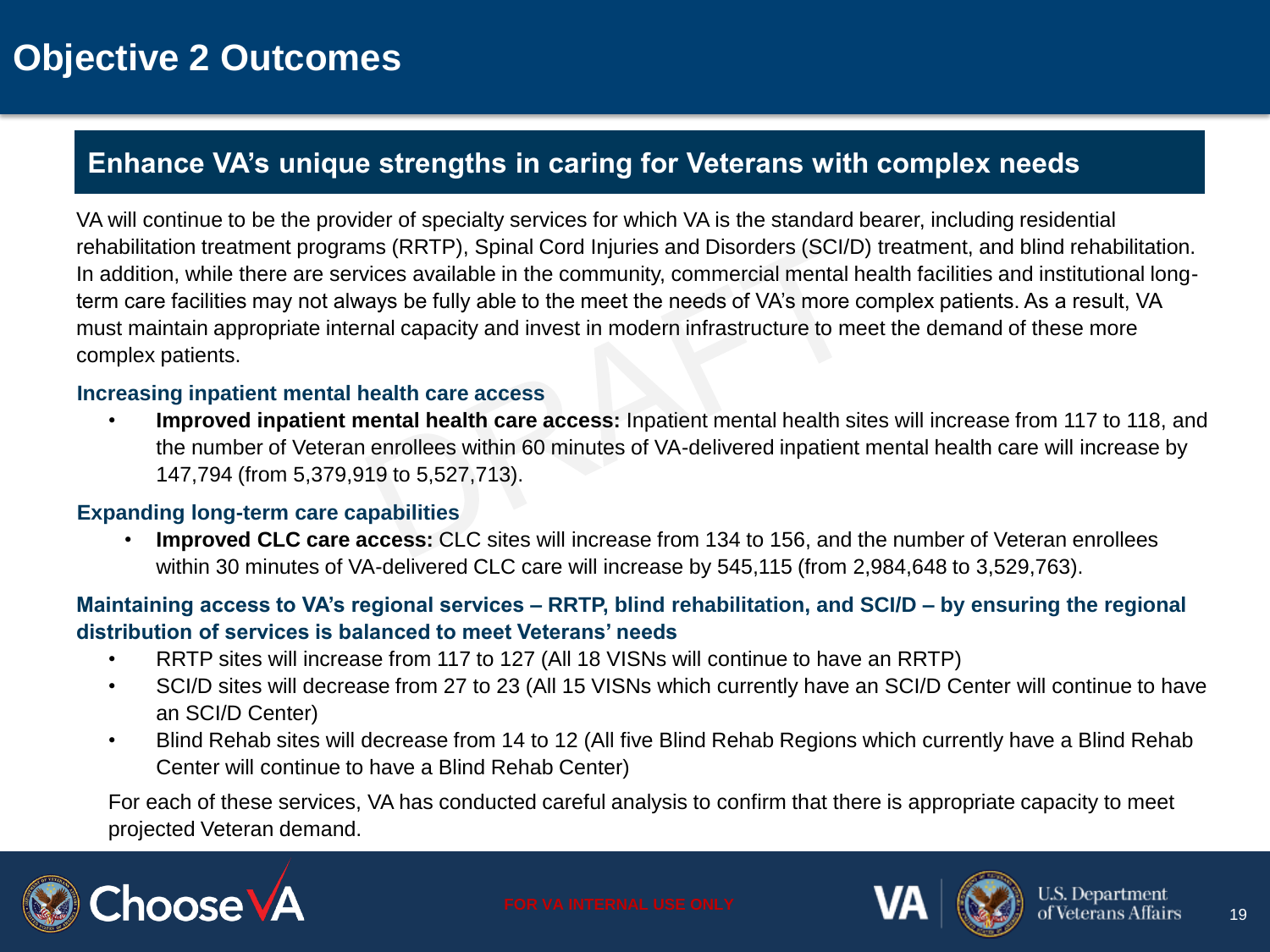## **Objective 3 Outcomes**

## **Provide equitable access to quality inpatient medical and surgical care through the optimized use of care delivered in VA facilities and through partnerships, community providers, and virtual care**

The U.S. health care system has undergone significant transformation over the last 50 years – after many of VA's buildings were designed and constructed. One of the principal changes during this time has been significant reduction in the need for inpatient care and significant increase in need and utilization of outpatient care. The reduction in demand for inpatient services is based on changes in how care is provided in hospitals and across the health care continuum. Rapidly evolving technology and pharmacological advances have drastically changed care, enabling more services to be provided in outpatient settings. The shift to outpatient care improves convenience for patients and safety (through avoidance of hospital acquired infections). In addition, these changes have altered the requirements of inpatient facilities, which now must be able to provide more complex and intervention-focused care through modern operating rooms, specialty procedure areas, and new technologies. As a result of these national trends, VA – like the private sector – has seen a decline in the average daily census in some of its facilities, which presents competency and quality risks. VA must balance this with the need to continue to be present in rural and underserved areas where high quality care may not be available from community providers. VA will expand access to inpatient medical / surgical care services by innovating and leveraging all aspects of its integrated system, including through modern VA facilities, partnerships, community care providers, and virtual modalities.

#### **Modernizing and optimizing facilities that provide inpatient med/surg services to Veterans**

- The number of VA facilities\* providing inpatient med/surg services will decrease from 127 to 90.
- The number of inpatient med/surg partnerships will increase from 7 to 50.

#### **Improving Veteran access to VA-delivered inpatient med/surg care services**

• **Inpatient med/surg access:** The number of Veteran enrollees within 60 minutes of VA-delivered inpatient medical / surgical care will increase by 130,897 (from 5,712,223 to 5,843,120).

\*Excludes Anchorage, Honolulu, and Martinez sites where inpatient med/surg services are delivered by DoD but site is classified as VAMC